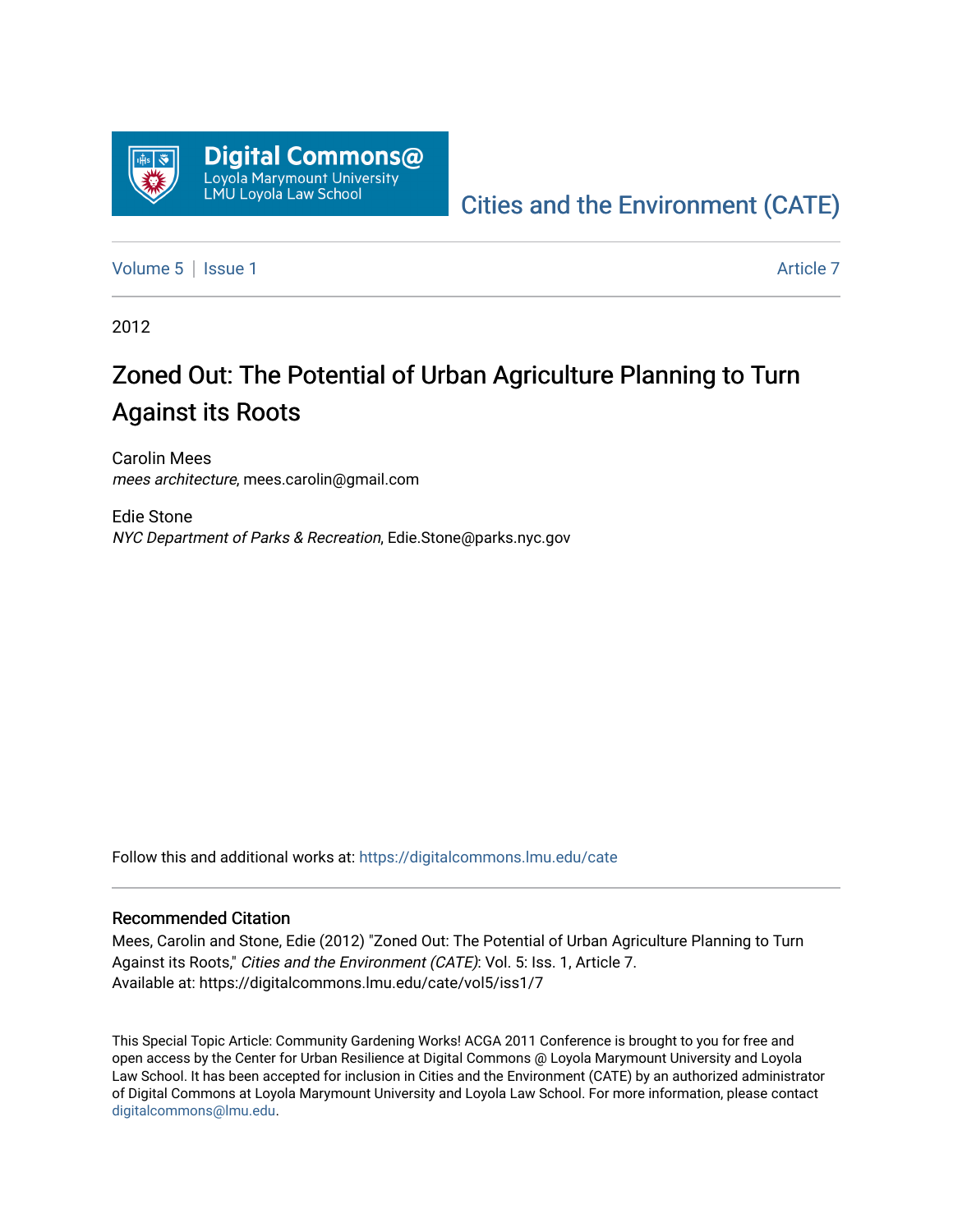# Zoned Out: The Potential of Urban Agriculture Planning to Turn Against its Roots

The community gardening movement in urban areas across the United States has been rapidly expanding and changing since its beginnings over 30 years ago. Municipal and not-for-profit community gardening support programs like New York City's GreenThumb, started in the late 1970s at a time when American urban areas were largely financially bankrupt. In reaction, residents created community gardens on derelict land that had been abandoned by the government and private owners responsible for its maintenance. GreenThumb and other community gardening programs were created and funded by local [nfr1] governments to support and to regulate the growing community garden movement. Today these programs continue to provide funding, material, and technical support to gardeners nationwide. They have continued in spite of threats to the community garden movement occasioned by the real estate boom in the 1990s in New York and other cities, and in contrast to the perception in some gentrifying cities and neighborhoods that community gardening is an outdated solution that is no longer relevant. Numerous recent studies have demonstrated the benefits of community gardening and the gardeners themselves have continued to display conviction in their largely voluntary efforts. Favorable municipal attitudes towards community gardening programs in recent years are reflected in zoning and other government ordinances intended to support community gardening, now often defined as "urban agriculture".

In this paper we will discuss why the land use form "community garden" performs a specific function in the urban space and is thus to be treated differently from other urban agriculture projects. The analysis is based on a practitioners' analysis and conducted via the example of the development of community gardens and urban agriculture in New York City with a focus on publicly owned urban open space use.

#### Keywords

community gardens, urban agriculture, zoning, public land use, open space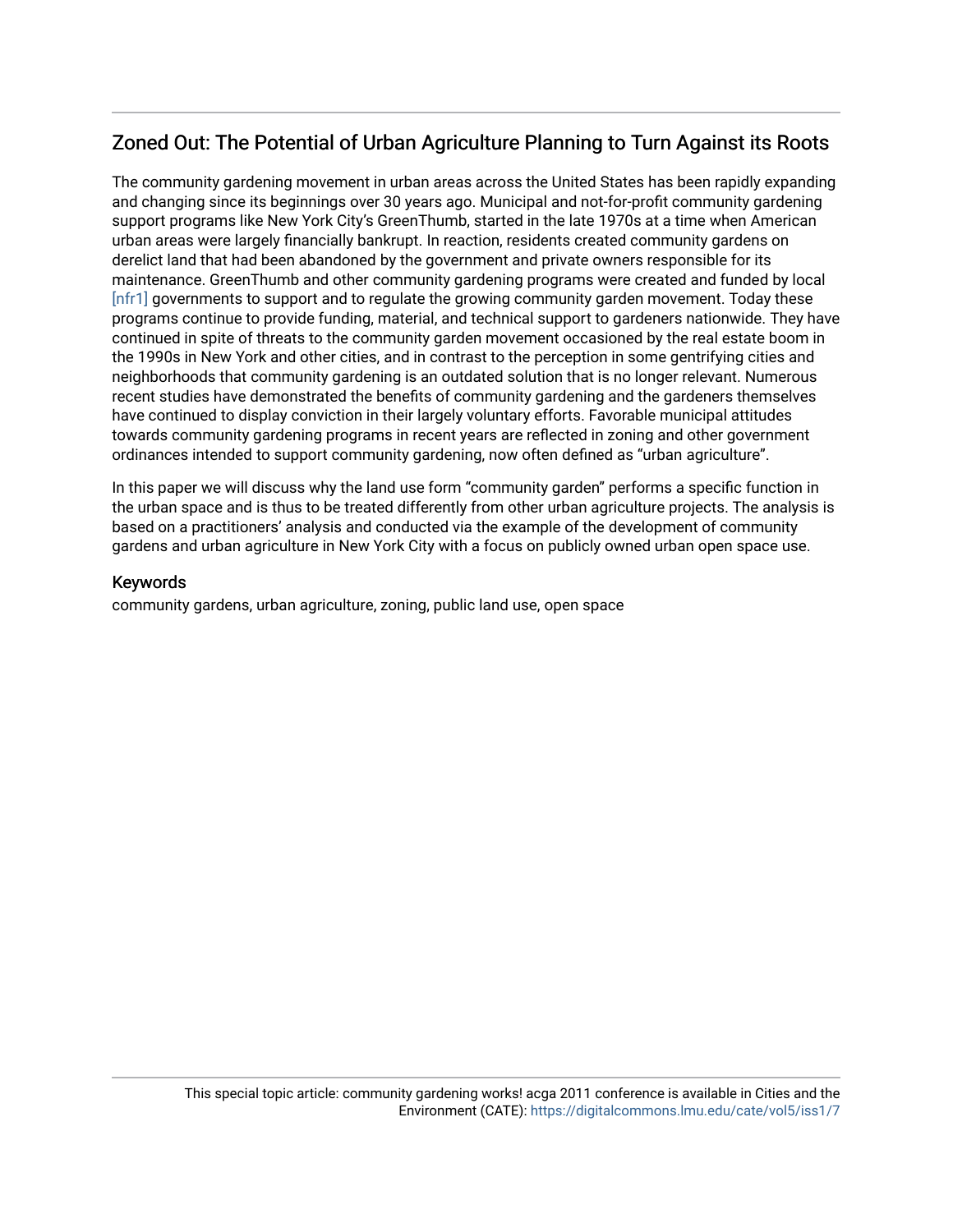#### **INTRODUCTION**

Community gardens have existed in New York City on public and private land for more than 30 years. These gardens were started through residents' grass-roots action and have continued to be maintained over the years by groups of gardeners, whether or not there was financial or legal support from the city. Public ownership of the land, community based management and active citizen participation is integral to the success of community gardening as a land use. Recognition of the importance of these community-based, public participatory and governmental aspects as an essential part of the definition of community gardens in public planning documents is also necessary to protect the future of community gardens as a specific land use in New York City.

In recent years, "urban agriculture" has become a growing trend in cities. Reasons cited for the developing interest in urban agriculture include the growing urban population globally, the ongoing economic crisis, rising food prices, lack of food security and inequity in food distribution, as well concerns about climate change. In response to these concerns, it has become increasingly compelling to businesses, urban planners and municipalities to use and provide space for food production in urban centers. There is undeniable potential for use of urban spaces like industrial and residential rooftops, undeveloped private and public lots and commercial properties for local food production. In this context, community gardens are often considered to be one and the same as urban agriculture - formerly vacant lots in the city that can be used to grow fruits, vegetables, and herbs - which is indeed the case in many gardens. But even if this is not an inaccurate categorization *per se*, this labeling has proved to bear conflict potential. Community garden land is not only used for food production, but its use varies depending on the neighborhood and the needs of the gardening group of residents. Some gardening groups do not grow food at all, but rather concentrate on providing a social meeting place for the neighborhood. The benefits to psychological health, social cohesion, crime reduction, and even adjacent property value provided by community gardens are well documented and occur regardless of whether the garden produces food (Stone 2009; Been and Voicu 2008; Krauser 2012; Svendsen 2009 ). Rather, these benefits seem to accrue as a result of gardens' community and collectively determined management structure (Stone 2009).

New York City is a rapidly growing metropolis with a population expected to hit 10 million in 2030 (PlaNYC 2030, 2011) and available land in the five boroughs (particularly under municipal ownership) has become increasingly scarce. Thus, as urban agriculture advocates want to focus land use on food production, community gardens and other open space projects in New York City are competing for scarce land in the city, as well as for the limited resource support provided by existing community gardening programs and financial funding through grants.

In recent studies and planning proposals (New York City Obesity Task Force Report 2012; New York City Local Law 052 of 2011), public spaces used by community gardens are assessed based only on their potential for future urban agriculture uses – a development that is astonishing in view of the long-standing struggle of gardeners to make decision makers aware of community gardens as a socially, economically and environmentally beneficial urban public land use. The conflict is increasing as urban agriculture ordinances and zoning use categories that define the land use form "community garden" as focused on food production have been adopted in many US cities. The introduction of urban agriculture zoning is desirable, since it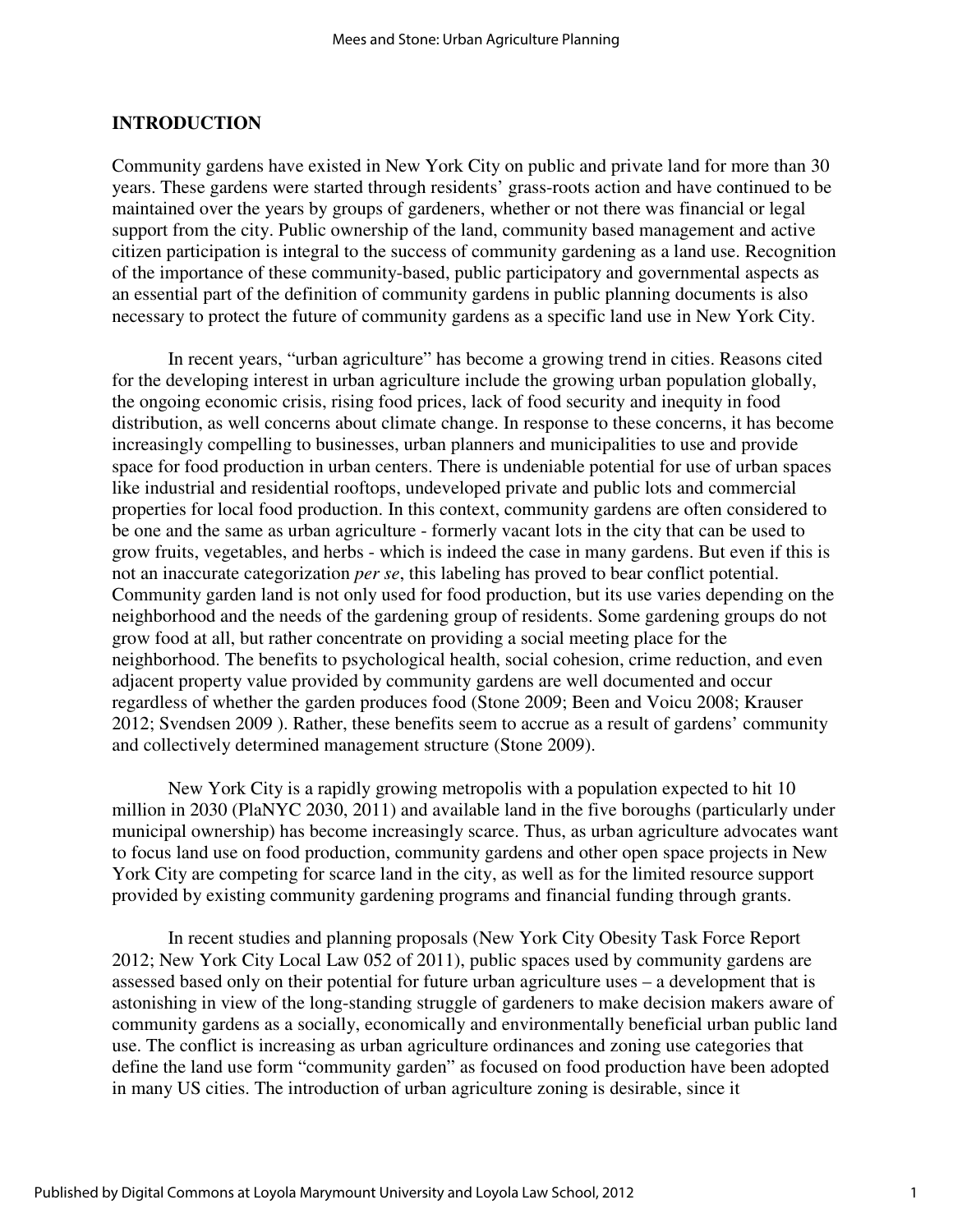acknowledges the need of local food production for a more sustainable city and region. However, the inclusion of community gardens in urban agriculture zoning and land use categories may inadvertently endanger self-sustainability and food security for the urban poor by redefining priorities for use of garden space in economic versus community development terms. Increased food production may eclipse other objectives for urban gardens, regardless of where the food is ultimately distributed and to whom. In addition, the existence of highly successful community managed urban public spaces in the United States may be lost as focus on food production supplants community building as the key goal of municipally sponsored community gardening programs.

In this paper we will discuss why the land use form "community garden" on public land performs a specific function in the urban space and is thus to be treated differently from other urban agriculture projects. The analysis is made via the example of the development of community gardens and urban agriculture in New York City with the focus on publicly owned urban open space use.

## **METHODS**

This is a practitioners' paper and, as such, first-hand practical experience as well as individual subjectivity plays an important role. The case study of community gardening in New York City is examined in depth in order to see what can be learned about land management, zoning, and jurisdiction. The analysis is based on the experience and research of Edie Stone, Director of the community garden program "GreenThumb" of New York City's Department of Parks and Recreation since 2001, and on the experience and research for the dissertation on the development of community gardens in New York City currently being completed by the Carolin Mees at the Berlin University of Arts. In addition Carolin Mees worked as an architectural and research consultant for GreenThumb from 2007 until today. Consequently, the discussion is highly based on first-hand experience and participant observations conducted by the authors, and supported by a discussion of secondary literature.

## **DISCUSSION**

#### **Community Gardening on Public Land in New York City**

There are about 581 active community gardens on private and public land in New York City today. Of these gardens, 264 community gardens are private gardens: 150 gardens situated on land owned by a private landowner, 68 gardens on land owned by the national non-profit organization Trust for Public Land (TPL), and 46 gardens on land owned by the privately funded local non-profit organization New York Restoration Project (NYRP). In addition, there are 317 community gardens located on public land in New York City. Most of these gardens are in the jurisdiction of the Department of Parks and Recreation (274 gardens). The rest of the gardens are in the jurisdiction of the Department of Housing and Preservation (36 gardens) and a very small number of them on land supervised by the Department of Transportation (7 gardens). The 121 school gardens on Department of Education property are not considered in this calculation of public community garden land, since these gardens are used by a specific part of the public only. In short, there are 317 public community gardens in New York versus 264 private community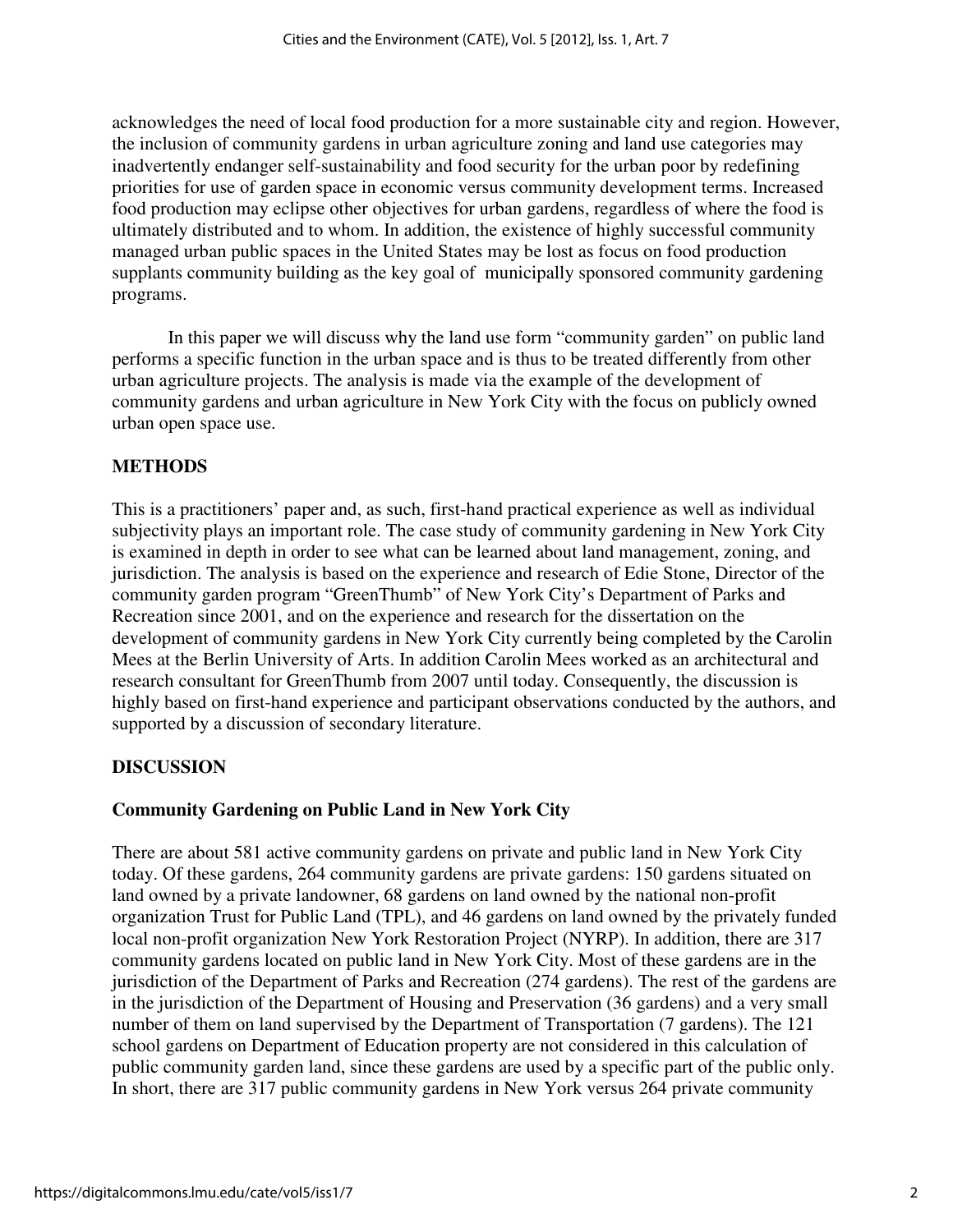gardens – that makes a large number of public gardens and a special situation that New York City owes to past political decisions and its specific course of urban development during the 1970s.

New York City artists and low-income residents first started to create community gardens during the 1970s' global economic crisis that forced the municipality to declare bankruptcy in 1974. During this time, tax-delinquent properties were transferred to the city after one year of non-payment of property taxes. Consequently, especially in low-income neighborhoods, many buildings were abandoned, burned down to collect insurance money, and demolished, leaving large tracts of vacant public land. Next to these tracts of vacant public land a few occupied apartment buildings remained standing. Some residents started to clean up vacant lots next to their buildings, to beautify their immediate surroundings with plants and turn the lots into safe, social meeting places in the outdoors. In self-help actions residents began to organize neighborhoods and to renovate buildings. Formerly blighted districts were slowly revived socially, economically and structurally and soon attracted media attention plus renewed interest by the real estate market. Residential buildings were re-erected, many of them on the wellmaintained garden sites.

The municipality saw financial potential in selling off a great number of publicly owned lots during the 1990s economic boom, and former Mayor Rudolph Giuliani demolished many community gardens in favor of housing. In response, community gardeners began to organize politically – citywide and within their neighborhoods (Fox et al. 1985; Ferguson 1999; Hassel 2002; Stone 2009; Mees 2010). Then in 1999 Mayor Giuliani announced the auction of 112 community gardens situated on city land. After widespread protest by community gardeners and their supporters TPL and NYRP bought the garden land for \$4.2 million. Other gardens on public land continued to be demolished, and community gardeners continued to organize and finally forced the city government to reconsider its stance towards community gardening. In September 2002 the Community Gardens Settlement was published, protecting most gardens by transferring them to the jurisdiction of the Department of Parks and Recreation. The eight-year term of the settlement ended in September 2010.

With a combined effort of the city and community gardeners groups, in October 2010 the Community Garden Rules of New York City were established to protect community gardens in the jurisdiction of the Department of Parks and Recreation as well as community gardens in the jurisdiction of the Department of Housing and Preservation. These rules essentially guarantee the same protections for community gardens situated on public land as were granted by the 2002 settlement, i.e., they guarantee that gardens under Parks Department jurisdiction will be maintained as gardens as long as they are registered and licensed with the GreenThumb program. In addition the rules demand active and responsible use of community garden land by a gardening group of a minimum of 10 persons that has to keep the site accessible to the general public at least 20 hours per week - thus including a social aspect of gardening to prevent privatization and to secure public use of the city-owned land (New York City Community Garden Rules 2010). The term of a community garden license in New York City was extended from one year to four-year licenses in 2010. Only garden groups under default, i.e., who have violated rules, will not be granted license renewals. In such a case GreenThumb with help of the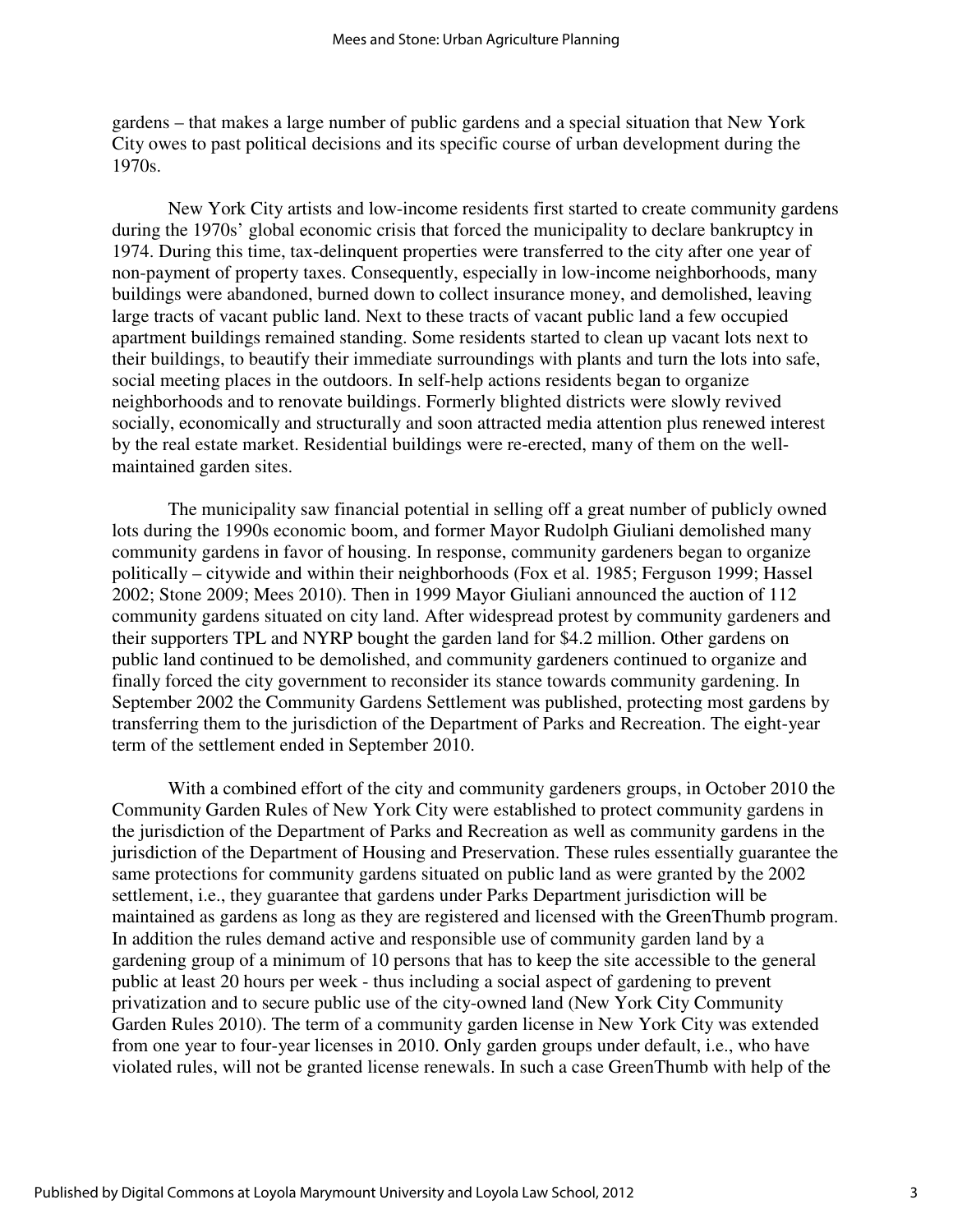New York City Community Garden Coalition or of the one of the city's 59 community boards will look for an alternative gardening group to take over management of the garden land.

During the 30-year development of community gardening in New York City, residents gardening on public land were not acting alone, but with support by local non-profit organizations like the Green Guerillas or GrowNYC and with support by the municipality through the GreenThumb program. This program was installed in 1978 by New York City's Mayor Edward Koch as a part of the Department of General Services to deal with the community garden movement and to regulate this new use of public land. GreenThumb remains the official program of the city that authorizes use of public and private land for community gardening and provides materials such as lumber and tools, soil, seeds and technical assistance to gardeners. Gardens on private land do not have to be registered with GreenThumb, but it is mandatory for gardens on public land. Without GreenThumb providing the administrative supervision and the link between potential gardeners and the City departments officially responsible for the public land community gardens are situated on, community gardening would not have thrived on New York's public land for over 30 years. Even if gardeners organize and make their political impact as a group known, an umbrella organization is needed that mediates between them and the municipality to ensure the collective use of public land. The existence of an organization like GreenThumb is thus good for both the gardeners and municipality.

### **Financially Supporting Community Gardening With a Municipal Program**

GreenThumb is funded through the Community Development Block Grant (CDBG) program of the U.S. Department of Housing and Urban Development (HUD). This is "a flexible program that provides communities with resources to address a wide range of unique community development needs" (HUD 2012). Since the CDBG program is "intended to provide services to the most vulnerable in our communities" (HUD 2012) the community gardens situated in lowincome neighborhoods have received the most support from GreenThumb. At the same time the program guarantees that community gardens are participatory projects in the sense of any other public space use, as the HUD webpage states:

"A grantee must develop and follow a detailed plan that provides for and encourages citizen participation. This integral process emphasizes participation by persons of low or moderate income, particularly residents of predominantly low- and moderate-income neighborhoods, slum or blighted areas, and areas in which the grantee proposes to use CDBG funds" (HUD 2012).

Consequently it is in the interest of GreenThumb not only to provide tools to promote gardening on public land, but also to install processes to encourage citizen participation.

The cuts put into effect by the US Congress in 2011 reduced the funding of the Community Development Block Grant program from its fiscal year 2011 funding level of \$3.34 billion to \$2.85 billion in 2012 (Lowe 2011). This means a reduction in the funding of GreenThumb. The cut in the budget will not be felt immediately since community gardeners maintain their gardens voluntarily and often invest their own money to make improvements on this publicly owned land, but eventually a greater municipal budgetary commitment and major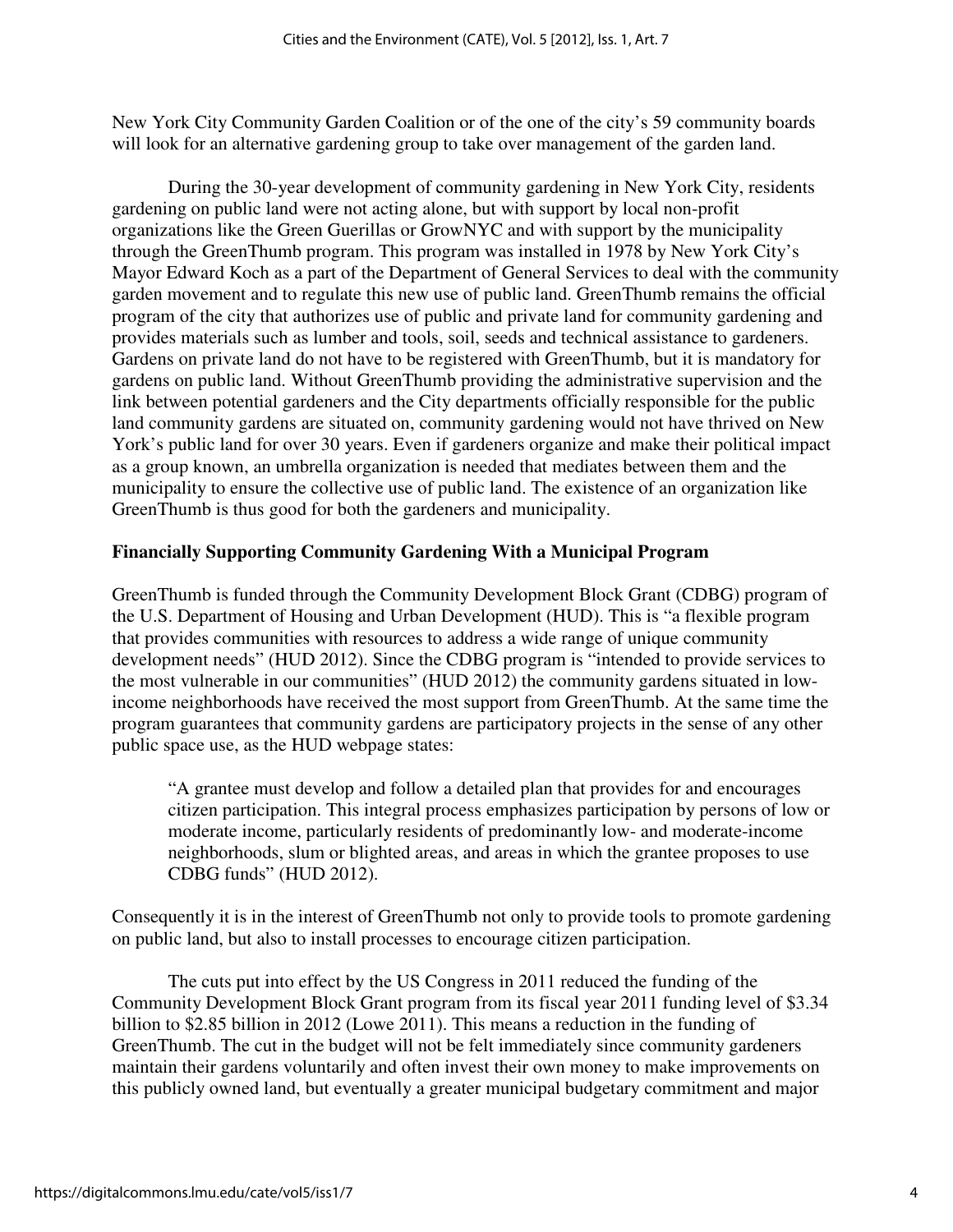improvements like new fencing, lumber to replace structures or soil will be needed. CDBG as a direct investment in communities and a leverage to other private and government dollars has proven over the years to be an effective tool to sustain public community gardening in New York City without making the program dependent on a widely fluctuating municipal budget as has been the case with traditional parks in New York City that were ill-maintained during in the last 30 years due to city budget cuts.

#### **Other Means of Financially Supporting Community Gardening**

Other means of financially supporting community gardening in New York City would be the formation of a public-private partnership, i.e., the acquisition of financing through private corporations as it is the case with other public spaces such as public plazas or some public parks. Some community gardens in New York City are already operated in this manner, including those 112 community gardens situated on former public land that had been sold at a city auction at the end of the 1990s for \$4.2 million to NYRP and TPL. In 1999 TPL bought 62 community gardens at the auction for \$3 million (TPL 2012). At the same auction NYRP bought 50 gardens, paying \$1.2 million. Both organizations hired staff members to supervise the gardeners maintaining the land and to provide materials and technical assistance. The city subsequently donated an additional five gardens to TPL for preservation and the nonprofit purchased two additional gardens, making a total of 69 TPL gardens (TPL 2012) and 119 community gardens owned privately by TPL and NYRP in New York City today. In the last five years TPL established two nonprofit organizations, the Bronx-Manhattan Land Trust and the Brooklyn-Queens Land Trust, to manage community gardens on nearly eight acres of former public land in New York City (TPL 2012).

The privatization of public land and creation of a public-private partnership to take care of community gardening land is a concept that has existed in New York City since the 1960s. Privately owned public spaces such as public plazas appeared when the city introduced "incentive zoning" in the 1961 zoning resolution as a means to allow property owners to make their buildings taller or bulkier than ordinarily permitted by the zoning code in exchange for providing a public space nearby. The public accessibility of these spaces is in many cases questionable, so that these privately owned public spaces like public plazas have received a lot of scrutiny and critique when they are not operated with full public access. The city requires that public plazas are equipped with a certain number of tables, chairs, trees and trash bins; otherwise these plazas follow rules set by the private owner. Consequently, the activities and hours of access to these so-called public spaces are dependent on owner preferences.

#### **Community Gardening, Urban Agriculture and The Public and Private Spheres**

In recent years public-private collaboration has become a popular technique used in New York City to maximize the urban agriculture potential of existing community gardens and construct new urban gardens in public spaces. A highly visible form of "green washing" by corporations is branding community gardens or urban agriculture projects with cooperate names in order to increase profits by associating the corporation with an apparently environmentally friendly green land use. This is usually done by granting the garden a maintenance endowment which often replaces grassroots, neighborhood-sustainability focused gardeners with paid staff. The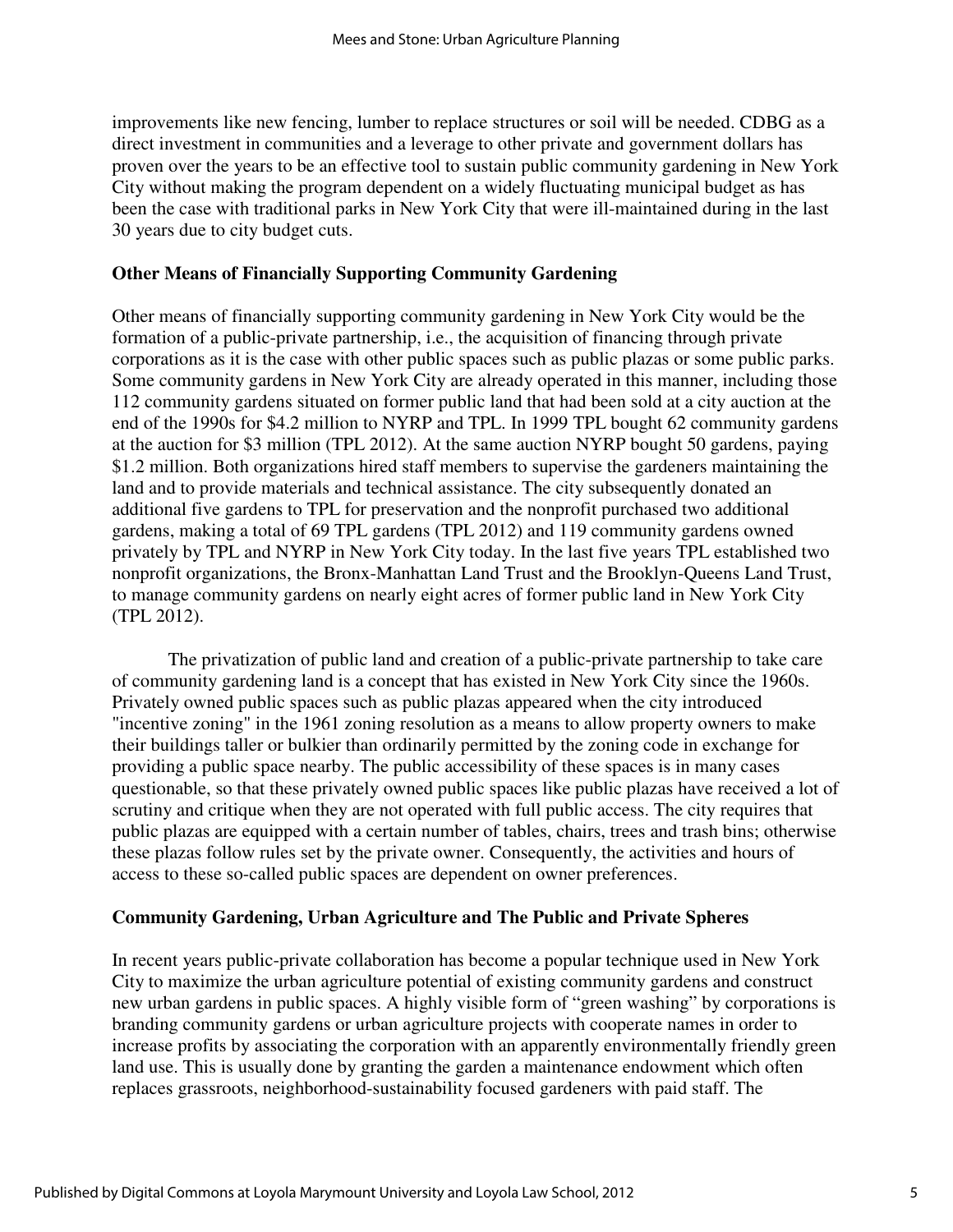"locavore" movement popular in upscale urban restaurants and markets has encouraged the development of private for-profit urban agriculture ventures geared towards providing high priced produce for this market. Although programs run by non-neighborhood based groups may provide some benefits, particularly in the form of education and training for youth, these programs have proved, in many cases, to be unwelcoming to local communities: Produce grown in urban areas as a for-profit venture is generally inaccessible to lower income populations both due to price and lack of stores featuring fresh produce

With private financial investment community gardens are maintained and sustained, but public land is often privatized by transferring it from municipal ownership to that of a trust or not-for-profit organization, governed by a board of appointed trustees and not elected by the general public. This changes the organizational structure of the garden, moving it away from a generally democratic common management by a group of residents. We believe that common management by gardeners is definitive for the specific land use form community garden, and that gardens managed by staff, corporations, for-profit ventures, or appointed boards are antithetical to this land use as it derived from the gardens' historical development through grass-roots activity. In addition, corporations and not-for-profit organizations are subject to "mission drift" as the public relations value of urban gardens wanes in favor of a new topic.

New York City is mandated to maintain its property and, as a result, gardens on public land run by volunteers and supported by municipal programs such as GreenThumb seldom fail. This reality is recognized in the Community Garden Rules legislated in October 2010, since it is centered around the active and legal use of gardening land through a group of residents (New York City Community Garden Rules 2010). By contrast, in the past funders and corporations have sometimes lost interest in gardening initiatives, causing support organizations to decrease staff. Consequently, mainly because of the missing strong volunteer base, several privately owned and managed gardens suffered or were lost.

#### **Preserving and Maintaining Community Gardens as Public Spaces**

If community gardens are to be maintained and preserved in New York City and used as they have been for over 30 years, they need to be defined as community managed public spaces: open social spaces that are accessible to all, regardless of gender, race, ethnicity, age or socioeconomic level for a range of uses by individual members. In most cases, community gardens must be situated on public land and supported by a government funded community garden program in order to continue functioning effectively under this definition. This should be recognized in the discussion of urban agriculture zoning in New York City along with other urban agriculture priorities focusing strongly on food production and for-profit operation.

#### **Urban Agriculture Zoning and Community Gardens**

In recent years several US cities like Portland, OR, Kansas City, MO, or Chicago, IL have started to discuss and to introduce urban agriculture into zoning codes. Community gardens are included, because of their potential to contribute to local food production. Many of these zoning ordinances include urban agriculture projects like rooftop farms, aquaponic projects and hydroponic greenhouses. But do community gardens fit in this zoning category at all? The term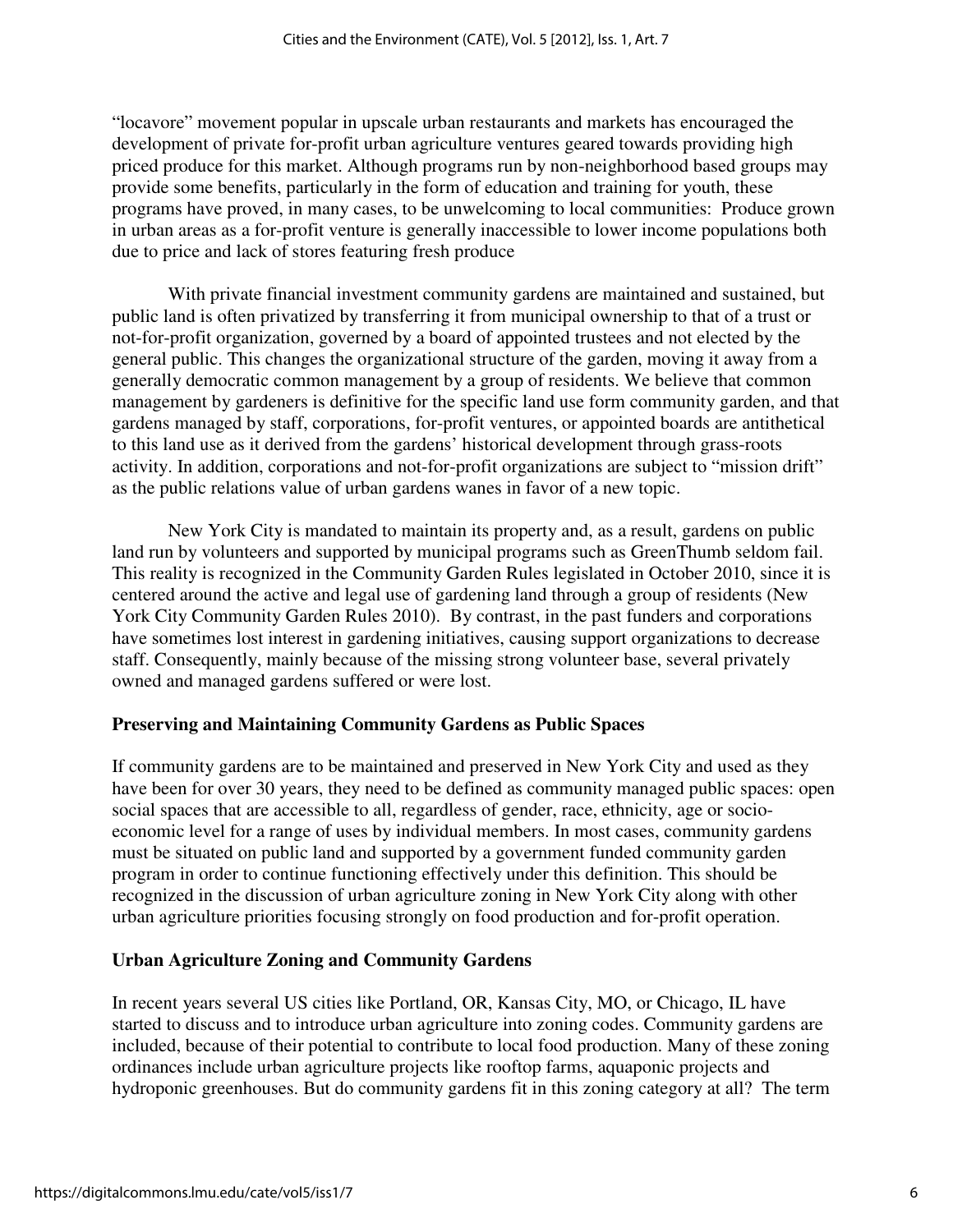urban agriculture was first defined in 1996 at the United Nations International Conference on Human Habitats in Istanbul as

 "an industry that produces, processes, and markets food, fuel, and other outputs, largely in response to the daily demand of consumers within a town, city, or metropolis, on many types of privately and publicly held land and water bodies found throughout intra-urban and peri-urban areas. Typically urban agriculture applies intensive production methods, frequently using and reusing natural resources and urban wastes, to yield a diverse array of land-, water-, and air-based fauna and flora, contributing to the food security, health, livelihood, and environment of the individual, household, and community" (Smit et al. 1996).

Under this definition, community gardens certainly do not fit, since they are not industrial land uses and are typically not designed to produce food on a commercial scale, though they have the potential to be used for this purpose. Still the inclusion of community gardens in zoning, urban agriculture zoning or other, has been advocated for years since this first definition.

Since land use in the city changes rapidly depending on the demands of the population or external influences such as the up and down of economic trends, zoning and land use categories were invented at the end of the nineteenth century to regulate the type and intensity of land use and to protect specific uses of urban land. In New York City land use forms have been organized into zoning districts since 1916. Zoning laws determine the size and use of buildings, where they are located and the densities of the city's diverse neighborhoods. Public parkland is excluded from zoning and parks can be situated in all districts (New York City Department of City Planning). In New York State, the Agricultural Districts Law was enacted in 1971 in order to preserve farmland for agricultural production. In 2001 there were "343 county-level agricultural districts, encompassing nearly 22,000 farms and more than 8.5 million acres" (American Farmland Trust).

In New York City, beekeeping and chicken keeping are allowed, if handled according to the applicable laws and if no nuisances are created. In general, the sale of agricultural products that were produced on a private lot is permitted in residential and commercial districts (New York City Zoning Resolution Sections 22-14, 32-13, 42-11). Community gardeners are allowed to sell food harvested in their gardens at farmers markets alongside regional commercial farmers selling their produce if the money made is re-invested in the garden. These activities are however regulated by local laws, and agricultural districts smaller than 500 acres (which would include all urban agriculture and community garden projects possible within New York City) are not recognized by either city or state level legislation.

#### **Urban Agriculture Zoning in New York City**

On a municipal level, urban agriculture has been included in urban planning discussions such as the current comprehensive plan for the development of New York City, called PlaNYC 2030, as well as in food policy proposals such as FoodWorks and FoodNYC which advocate changes to the building code to facilitate development of green roofs, rooftop farms, and greenhouses atop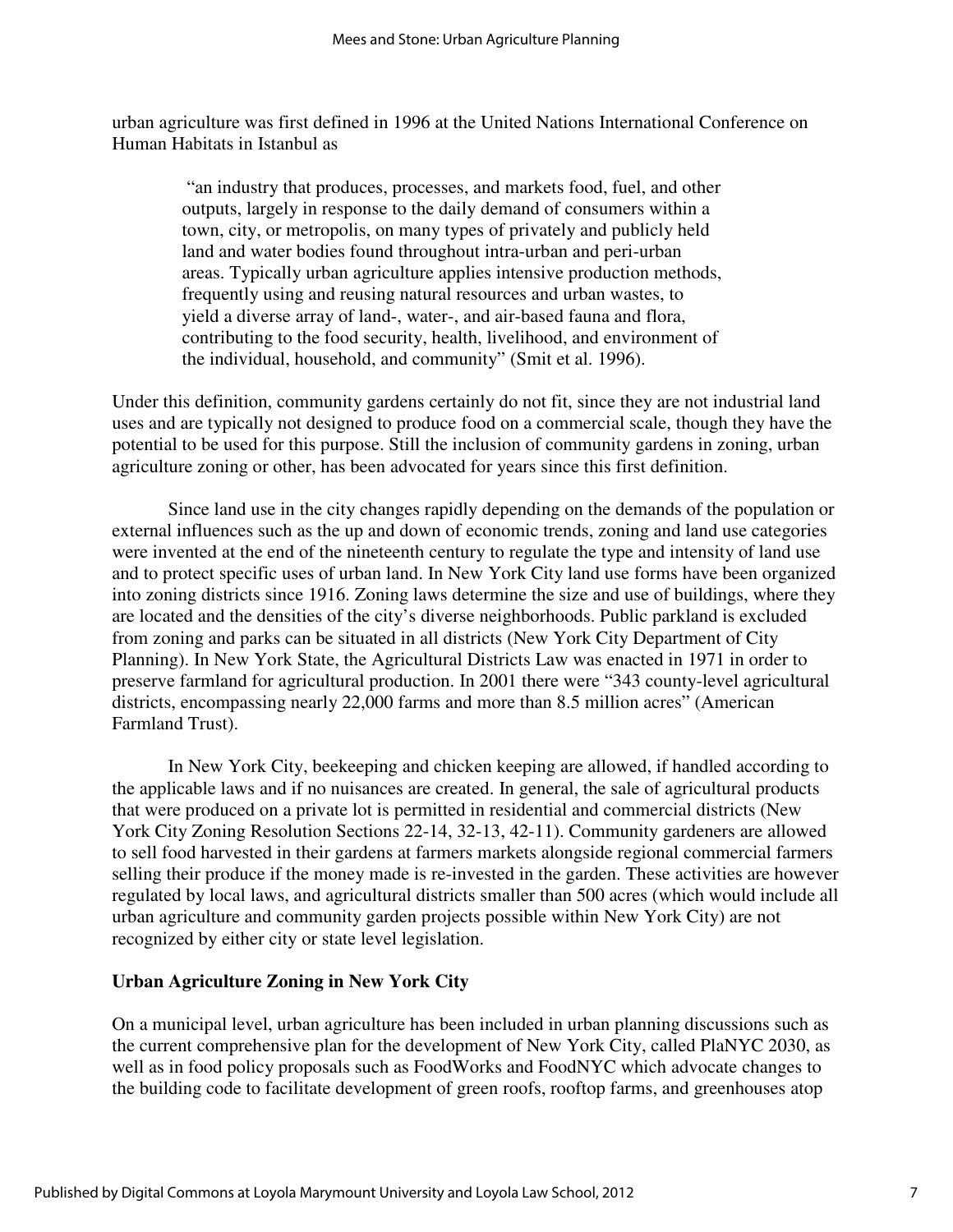industrial and other buildings. However, none of these reports discuss changes to the existing zoning code and most New York City elected officials consulted in the course of this research consider changing the code an excessively lengthy and complicated process.

In recent legislative and funding actions by the New York City government, the turn towards a focus on food production and away from community development is evident. For example, Local Law 48 of 2011 has a provision on urban agriculture requiring the city to "identify municipal properties potentially suitable for urban agriculture." The law does not mention community management or provide guidance on the selection of community based groups (volunteer or otherwise) to operate these new "farms."

#### **Urban Agriculture Zoning in Other US Cities**

Other cities have already introduced urban agriculture zoning or are about to do so. Cities that are comparable to New York in terms of population size, density, and growth, including San Francisco, Chicago and Seattle, serve as examples in this discussion, as opposed to de-populating cities with problematic quantities of vacant land like Cleveland and Detroit, which have also promulgated urban agriculture legislation in recent years.

The City of San Francisco passed an urban agriculture ordinance on April 14, 2011 regulating the sale of food grown in the urban area and introducing the land use definitions "neighborhood agriculture" and "urban industrial agriculture". "Neighborhood agriculture" refers to sites that are less than one acre in size that are permitted in residential zones. This category includes community gardens, community supported agriculture, market gardens, and private farms. "Urban industrial agriculture" refers to food production or horticultural crops grown on a site of one acre or larger in commercial and manufacturing zones, or on small plots that do not meet the physical and operational standards of the category "neighborhood agriculture".

The City of Chicago has proposed amendments to the zoning code that would include the categories "community gardens" and "commercial gardens". The amendment would define "community gardens" as neighborhood-based developments, i.e., as sites owned and managed by public or civic entities, non-profit organizations, or other community-based organizations, that provide space for the community to grow plants for beautification, education, recreation, community distribution or personal use. Community gardens would be allowed in residential, commercial or special purpose districts, if limited to an area of about half an acre, and cannot be located in manufacturing districts. There is no size restriction for community gardens in parks or other public, open-space districts. The category "commercial gardens" is to be subdivided into indoor and outdoor commercial gardens: indoor commercial gardens and greenhouses are to be allowed in manufacturing districts, commercial gardens in the outdoors are to be allowed in commercial districts and in certain manufacturing districts with lack of local food provision. Interestingly, some urban agriculture advocates in Chicago have opposed this designation, fining it too restrictive to the development of large-scale urban agriculture projects.

The City of Seattle has a 20-year comprehensive plan, which encompasses all existing community gardens and setting specific goals for the creation of one community garden for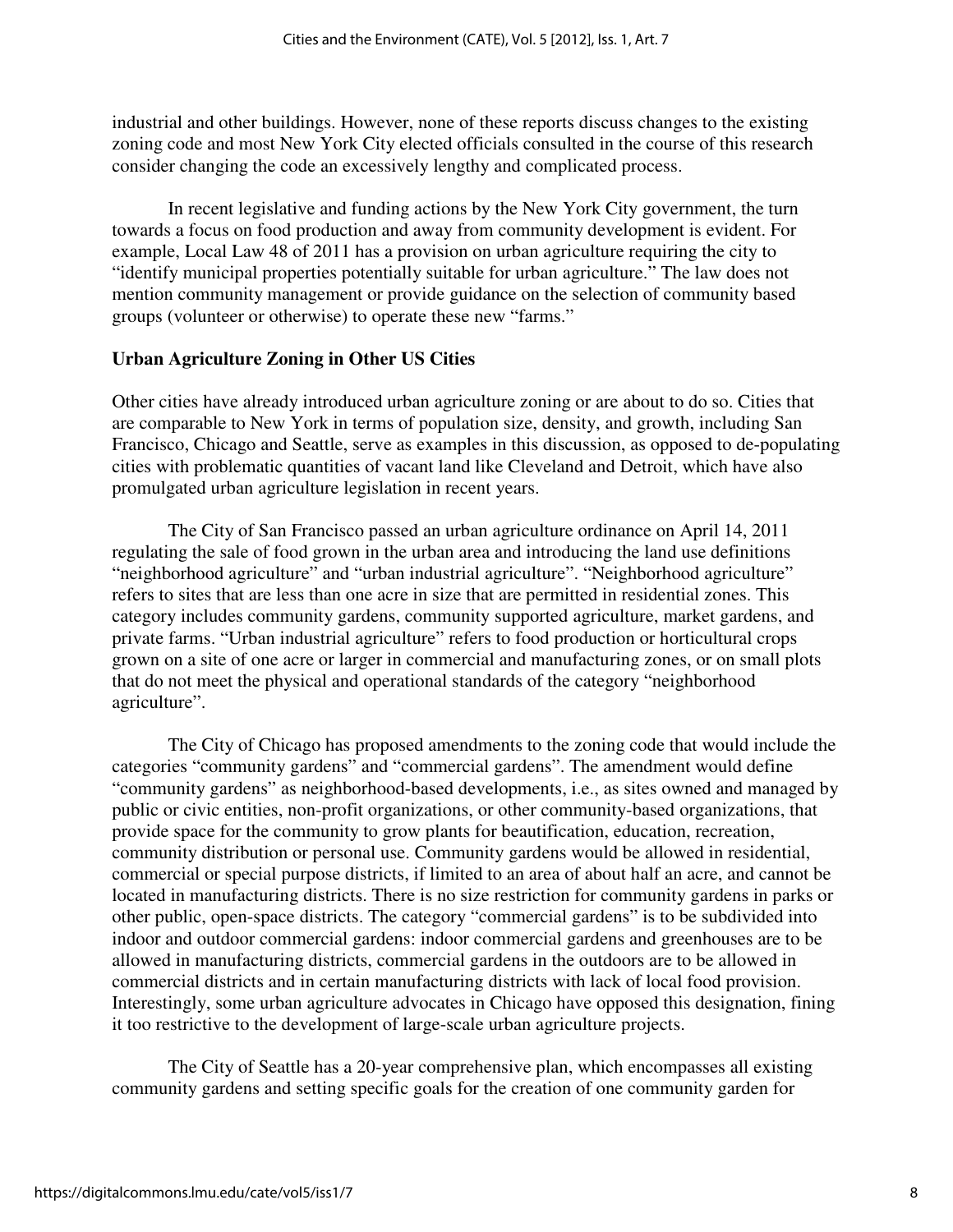every 2,500 households. In September 2010 Seattle's city council passed a zoning ordinance making a distinction between the categories "community garden" and "urban farm". The new urban agriculture zoning allows the general land use categories of community gardens, urban farms and farmers' markets as well as the sale of food grown within the city limits, rooftop greenhouses and chicken farming in almost all zoning districts. In this zoning law "community gardens" are defined as land managed by a public or non-profit organization or a group of individuals and as land that is used to grow food or ornamental crops for donation or use by those maintaining the land. Community gardens are permitted uses in all zones, with some limitations in industrial zones. "Urban farms" are defined as places where plants are grown for sale and in which the plants or their products are sold at the site and/ or off-site. Urban farms are permitted as a principal or accessory use in commercial districts with size restrictions. In addition, urban farms are permitted in residential zones as an accessory use without a permit if they no more than 4,000 square feet. If they are larger in size, an administrative conditional use permit for residential zones is required.

The example of these three cities shows that the municipalities' concern in urban agriculture zoning is primarily to define the scale of food production in specific urban areas while limiting food production in residential areas and pushing it to commercial districts – possibly because of tax income benefits. Secondly, all of these cities make the effort to define categories that make distinctions between the involvements of neighborhood based groups and that of commercial businesses.

#### **CONCLUSION**

Integration of community gardens in urban agriculture zoning in New York City must recognize the unique aspects of this land use, and create important distinctions between different types of urban food growing ventures. Community gardens should continue to be provided for in all zoning districts, and be treated in the same way as parks and public spaces, i.e., outside of zoning. They also need to be defined as being commonly managed by residents' groups according to the Community Garden Rules with support by a government-funded program such as GreenThumb. By thus defining the public land use community garden, urban open spaces that can be used flexibly by resident groups according to their needs will be protected in the future. Community gardens will continue to serve as public spaces that demand practicing participatory democracy. In addition, the funding of a community garden program like GreenThumb through a federal Community Development Block Grant (or equivalent urban development oriented grant) will guarantee that community gardens are supported, especially in low-income neighborhoods, and do not become privatized amenities for the rich. Licensing and management of community gardens by a governmental agency also provides for continued mediation between residents groups and the city administration.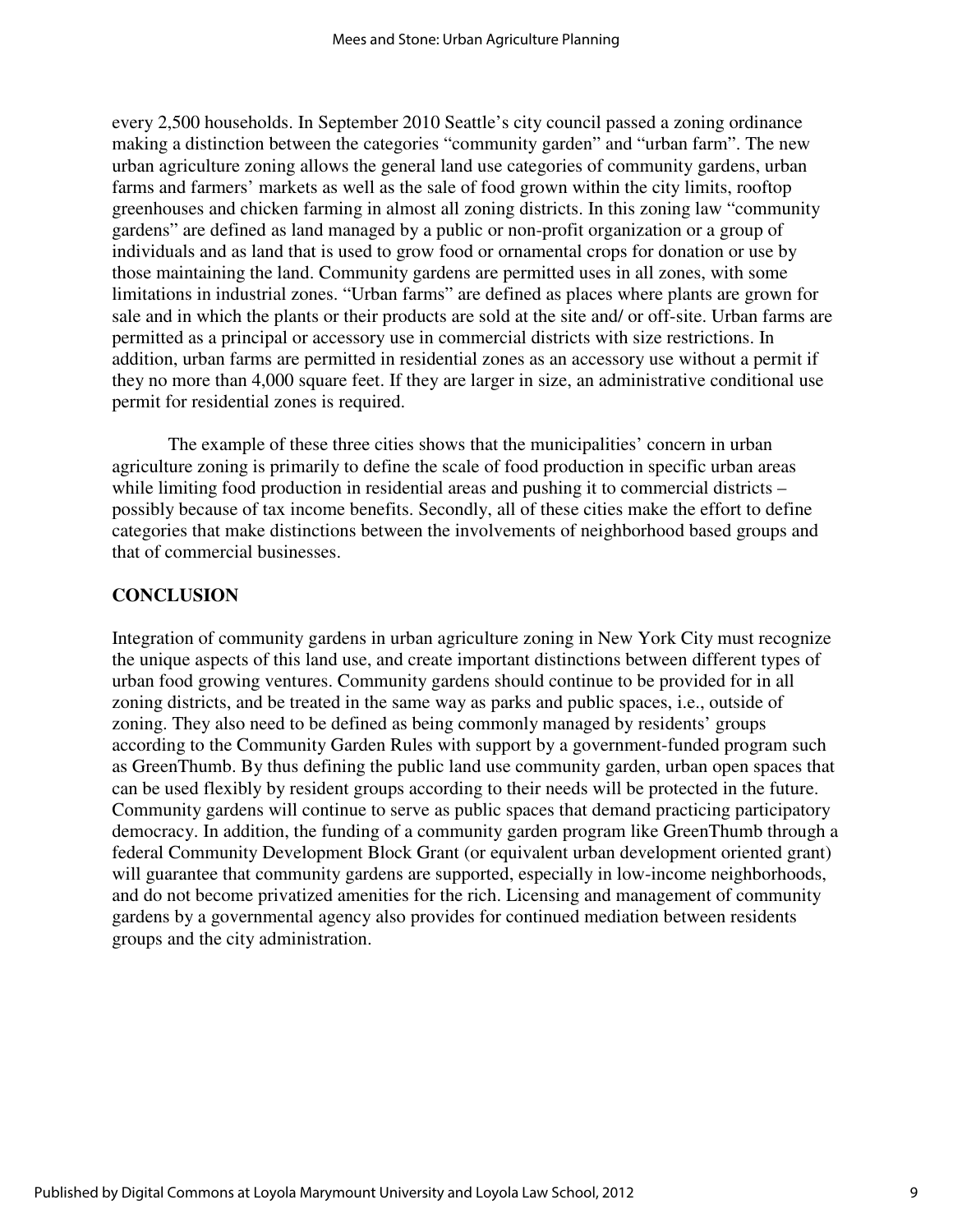#### **LITERATURE CITED**

- American Farmland Trust, www.farmland.org/resources/publications/documents/ NewYorkLandownerGuide.pdf, accessed 15 December 2011
- Bills, N.L., J.P. Cosgrove. 1998. Agricultural Districts: Lessons from New York. 33 pp.Department of Agricultural, Resource and Managerial Economics, Cornell University, Ithaca, New York. http://dyson.cornell.edu/faculty\_sites/nlb4/publications/SP98-01.pdf (accessed 03/09/12).
- Been, V. and I. Voicu. 2008. The effect of community gardens on neighboring property values. Real Estate Economics 36: 241-283.
- Ferguson, Sarah (1999) The Death of Little Puerto Rico. Oakland, CA: New Village Journal, Issue 1. www.newvillage.net/Journal/Issue1/1sacredcommon.html (accessed 03/09/12).
- FoodNYC: A Blueprint for a Sustainable Food System. 48 pp. http://www.mbpo.org/uploads/policy\_reports/mbp/FoodNYC.pdf (accessed 05/16/12).
- FoodWorks New York. http://council.nyc.gov/html/action\_center/food.shtml (accessed 0516/11).
- Fox, T., I. Koeppel and S. Kellam. 1985. Struggle for Space: The Greening of New York City, 1970-1984. NYC: Neighborhood Open Space Coalition, 165 pp.
- GreenThumb. http://www.greenthumbnyc.org. (accessed 05/16/12).
- Krauser, M. 2012. The Urban Garden as Crime Fighter. http://americancity.org/daily/entry/the urban-garden-as-crime-fighter. (accessed 09/15/12).
- Land Stewardship Project. 2010. Land Stewardship Project Fact Sheet #21: How U.S. Cities are Using Zoning to Support Urban Agriculture. http://www.landstewardshipproject.org /pdf/factsheets/21-Urban-Ag-Zoning.pdf (accessed 03/09/12).
- Lowe, E.T. 2011. Senate Appropriations Committee Cuts CDBG, HOME. U.S. Mayor Newspaper, The United States Conference of Mayors. http://www.usmayors.org/ usmayornewspaper/documents/10\_03\_11/pg12\_cdbg\_home.asp (accessed 01/15/2012).
- Mees, C. 2010. Community Gardens in New York City: Privat-gemeinschaftlich genutzte öffentliche Gärten für innerstädtischen Wohnraum im Freien. In: "Kunst-Garten-Kultur", Groening, Dr. rer. hort. habil. Gert and Hennecke, Dr. Stefanie (eds.) Berlin: Dietrich- Reimer Verlag. pp. 197-220.

New York City Community Garden Coalition. www.nyccgc.org. (accessed 03/09/12).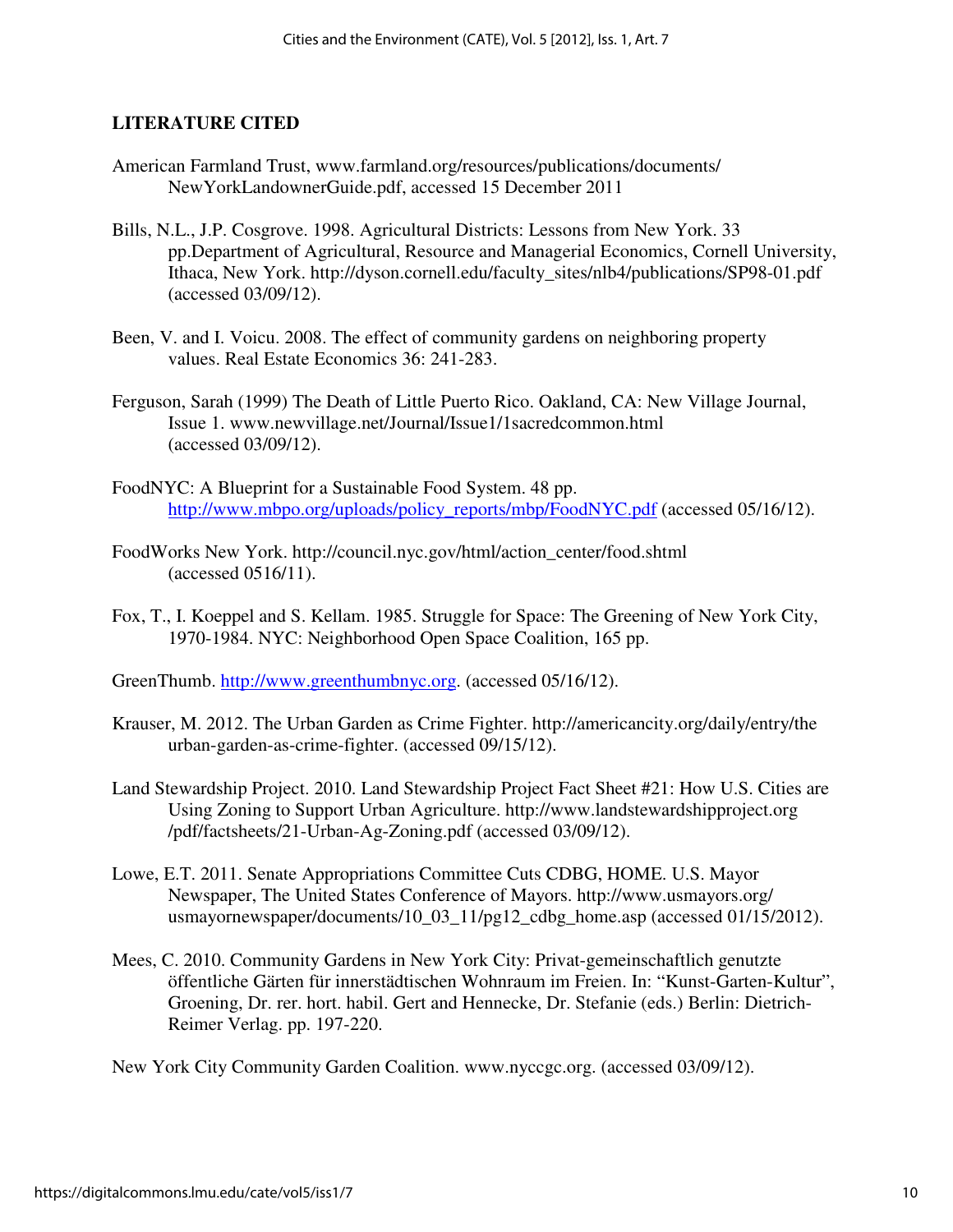- New York City Community Garden Rules. 2010. http://www.nycgovparks.org/sub\_about/ rules and regulations/rr 6.html#licenses (accessed 05/11/11).
- New York City Composting Project. New York City Department of Sanitation. www.nyc.gov/html/dsny/html/collection/refuse.shtml. (accessed 03/09/12).
- New York City Council, Intro. 248, sponsored by Council Member Lewis Fidler, http://legistar.council.nyc.gov/LegislationDetail.aspx?ID=664294&GUID=A36AA8E0- D75D-4CAB-B335-2170AC62EBC4&Options=&Search (accessed 03/09/12).
- New York City Department of City Planning Zoning Glossary. http://www.nyc.gov/html/ dcp/html/zone/glossary.shtml. (accessed 03/09/12).
- New York City Local Law 48 of 2011. https://nycopendata.socrata.com/Government/Local-Law 48-Of-2011-Report/2b6x-2bw6 (accessed 09/12/12).
- New York City Local Law 052 of 2011. http://legistar.council.nyc.gov/LegislationDetail.aspx? ID=917941&GUID=52DAF6BB-3710-4840-98ED-07AEA1EFC9AD& Options=ID|Text|&Search=metrics (accessed 09/12/12).
- New York City Obesity Task Force Report May 31, 2012: Reversing the Epidemic. The New York City Obesity Task Force Plan to Prevent and Control Obesity. 23 pp. www.nyc.gov/html/om/pdf/2012/otf\_report.pdf (accessed 08/10/12).
- New York City Zoning Resolution Sections 22-14, 32-13, 42-11. http://www.nyc.gov/html/ dcp/html/zone/zonetext.shtml (accessed 03/09/12).
- New York City Zoning Resolution Section 22-14 B. http://www.nyc.gov/html/dcp/ html/zone/zonetext.shtml (accessed 03/09/12).
- Just Food. 2010. City Chicken Guide. 4. Follow City, State and Federal Regulations & Codes. New York Health Code § 161.01b[11] and 161.19 http://www.justfood.org (accessed 03/09/12).
- New York Health Code §161.11. http://www.nyc.gov/html/doh/downloads/pdf/zoo/zoo-animal healthcode.pdf (accessed 03/09/12).
- New York Restoration Project. http://www.nyrp.org (accessed 03/09/12).
- Office of the Attorney General. 2010. Community Gardens Settlement. http://www.ag.ny.gov/media\_center/2002/sep/sep18a\_02.html (accessed 05/16/11).
- PlaNYC 2030. 2011. A Greener, Greater New York City. p. 37, 184. http://www.nyc.gov/2030 (accessed 05/16/11).